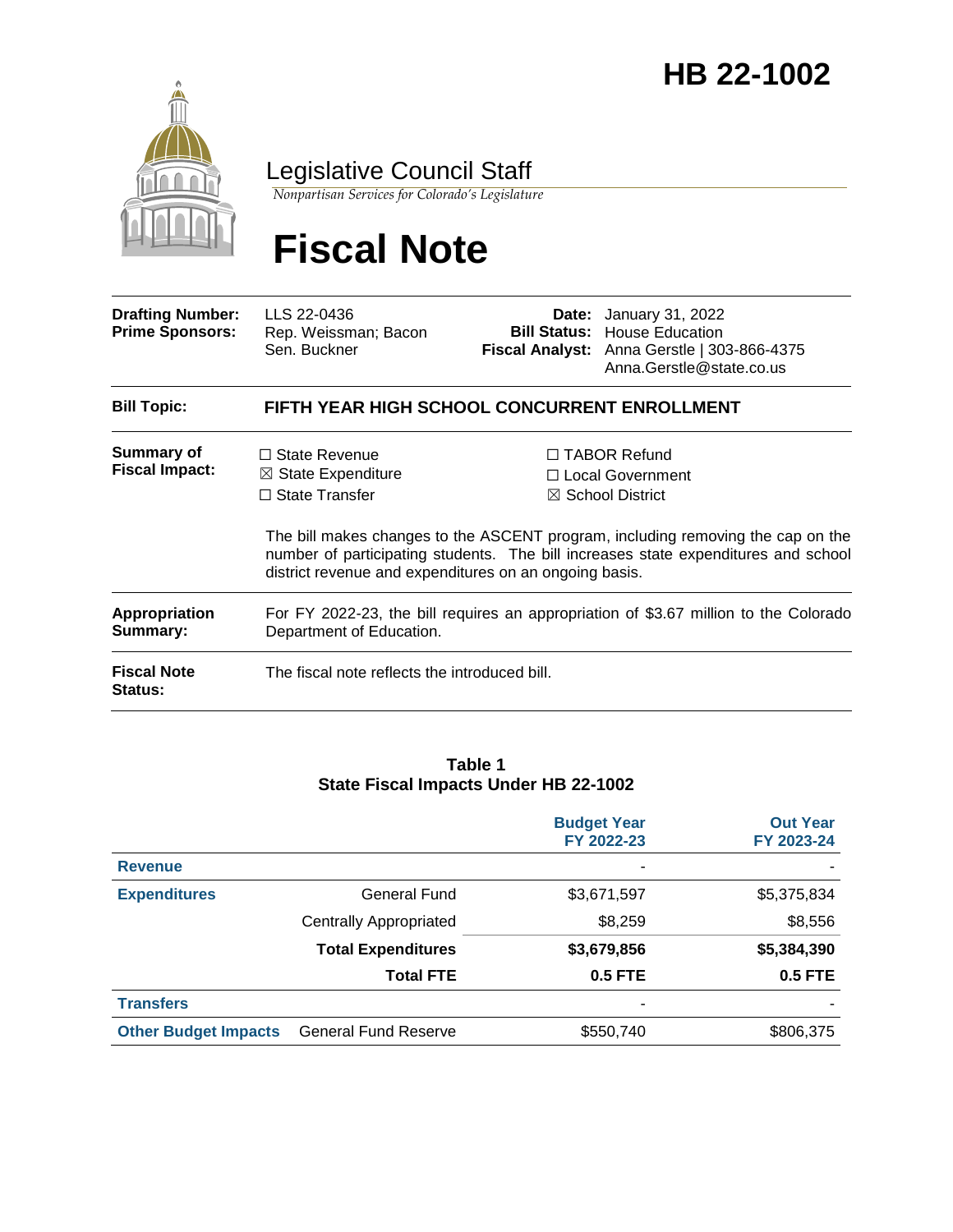## January 31, 2022 **HB 22-1002**

#### **Summary of Legislation**

The bill modifies the Accelerating Students through Concurrent Enrollment (ASCENT) program, which allows selected students to enroll in postsecondary courses and be included in a local education provider's (LEP) pupil enrollment during the year following the student's fourth year of high school.

**Participating students.** The number of participating students, which is determined through the budget process, is currently capped at 500 students. Students must be designated by the Colorado Department of Education (CDE) to participate. The bill removes the limit on the number of students who can participate, and allows the LEP to designate eligible students for participation instead of the CDE.

The bill reduces the number of credit hours of postsecondary work ASCENT students are required to complete prior to the student's twelfth grade year from 12 to 6. LEPs must report to CDE the estimated number of ASCENT participants for the upcoming school year, and CDE must report the total estimated participants to the General Assembly as part of its budget request.

**Non-tuition costs.** Beginning in FY 2022-23, CDE must distribute to each LEP an amount equal to 3 percent of the per pupil extended high school funding amount for each participating ASCENT student. The LEP must make this amount available to reimburse students for non-tuition expenses, such as books, fees, and transportation. If the General Assembly does not appropriate a sufficient amount to fund these distributions, CDE must reduce each LEP's distribution by the same percentage.

The bill requires the Concurrent Enrollment Advisory Board to adjust its policies to allow an LEP to apply to CDE for a waiver allowing students to participate in the ASCENT program in their second year after twelfth grade if certain criteria are met. It also modifies reporting requirements and College Opportunity Fund provisions to align with the changes to the ASCENT program.

**Repayment for concurrent enrollment courses.** The bill repeals provisions requiring students who do not complete concurrent enrollment courses to repay the amount of tuition paid by the LEP on the student's behalf.

#### **Assumptions**

The fiscal note assumes that 400 additional students in FY 2022-23, and 575 additional students in FY 2023-24 will participate in the ASCENT program. This is based on the following data and assumptions:

- on average, LEPs have requested 795 slots in each of the last four years, or 295 more than the 500 slots that have been available;
- lowering the number of credit hours that must be completed will increase the number of participants; and
- due to the initial implementation time frame, the initial increase in participating students will occur over two years.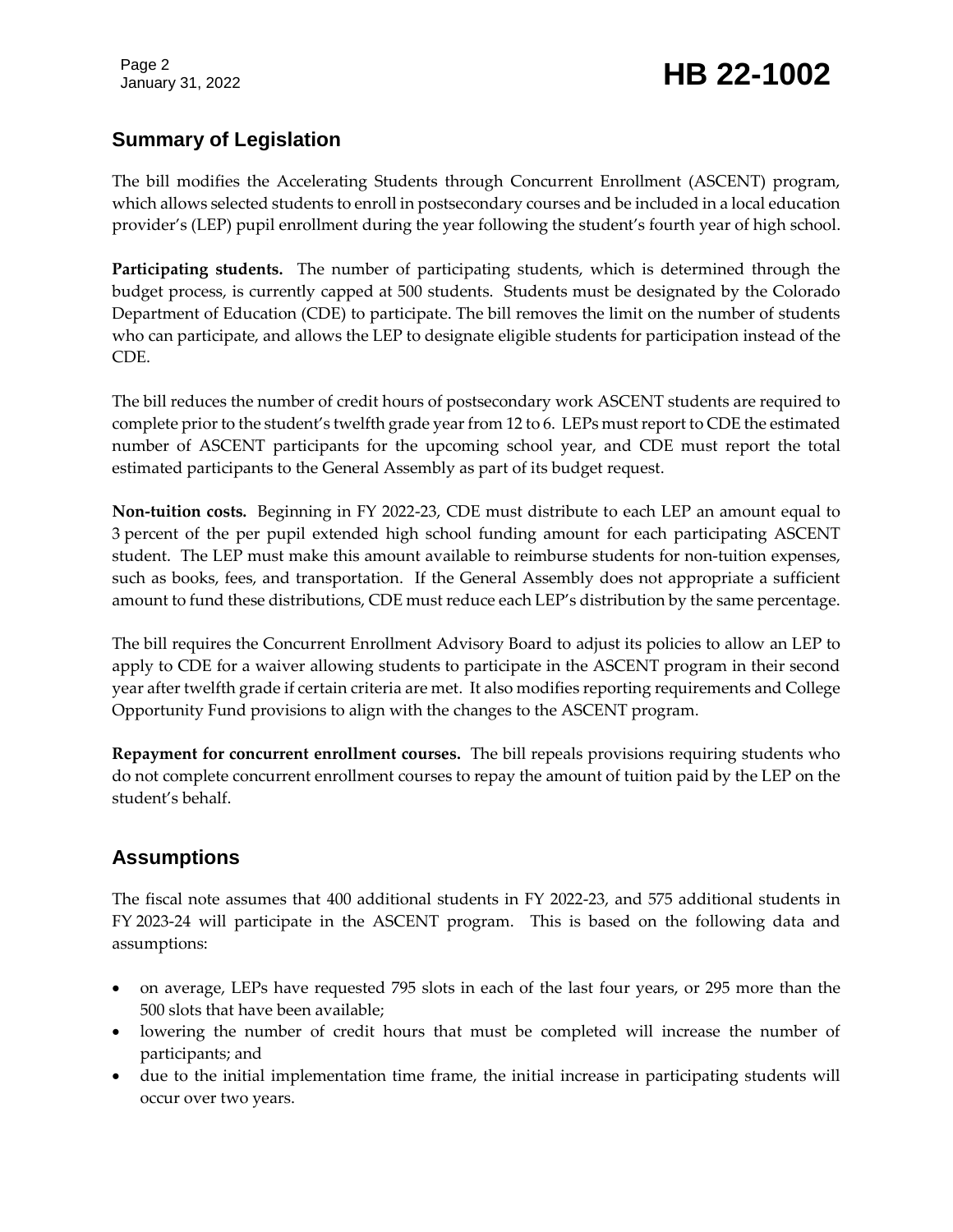January 31, 2022 **HB 22-1002** 

The fiscal note assumes that beginning in FY 2023-24, funding for the program will be based on the actual number of expected participants, as reported to CDE by LEPs, and actual extended high school per pupil funding after the application of the budget stabilization factor. The fiscal note assumes that the budget stabilization factor will remain constant at the FY 2021-22 level set in the 2022 supplemental school finance bill, as approved by the Joint Budget Committee.

#### **State Expenditures**

The bill increases state expenditures in CDE by \$3.7 million in FY 2022-23 and \$5.4 million in FY 2023-24. Expenditures are shown in Table 2 and detailed below. Expenditures are from the General Fund.

|                                           |                   | FY 2022-23  | FY 2023-24  |
|-------------------------------------------|-------------------|-------------|-------------|
| <b>Department of Education</b>            |                   |             |             |
| <b>Personal Services</b>                  |                   | \$36,238    | \$39,533    |
| <b>Operating Expenses</b>                 |                   | \$675       | \$675       |
| <b>Capital Outlay Costs</b>               |                   | \$6,200     |             |
| State Share of School Finance             |                   | \$3,399,048 | \$5,052,260 |
| Distributions for Non-Tuition Expenses    |                   | \$229,436   | \$283,366   |
| Centrally Appropriated Costs <sup>1</sup> |                   | \$8,259     | \$8,556     |
|                                           | <b>Total Cost</b> | \$3,679,856 | \$5,384,390 |
|                                           | <b>Total FTE</b>  | $0.5$ FTE   | $0.5$ FTE   |

#### **Table 2 Expenditures Under HB 22-1002**

<sup>1</sup> *Centrally appropriated costs are not included in the bill's appropriation.*

**Colorado Department of Education.** Beginning in FY 2022-23, CDE requires 0.5 FTE in the Office of Postsecondary and Workforce Readiness to support the expanded program, including providing technical assistance, guidance, and outreach to additional districts, supporting data collection and reporting, handling participation requests, and supporting districts that expand concurrent enrollment opportunities. Standard operating and capital outlay costs are included; personal services in FY 2022-23 are prorated for the General Fund paydate shift.

**School finance.** By increasing participation in the ASCENT program, the bill increases the state share of school finance. ASCENT students are funded at a standard rate, expected to be \$8,498 in FY 2022-23, and \$8,787 in FY 2023-24, after application of the budget stabilization factor. Assuming 400 additional students participate in FY 2022-23, and 575 additional students participate in FY 2023-24, the bill increases the state share of school finance by \$3.4 million in FY 2022-23, and by \$5.0 million in FY 2023-24. The state share of school finance is paid from a combination of General Fund and State Education Fund.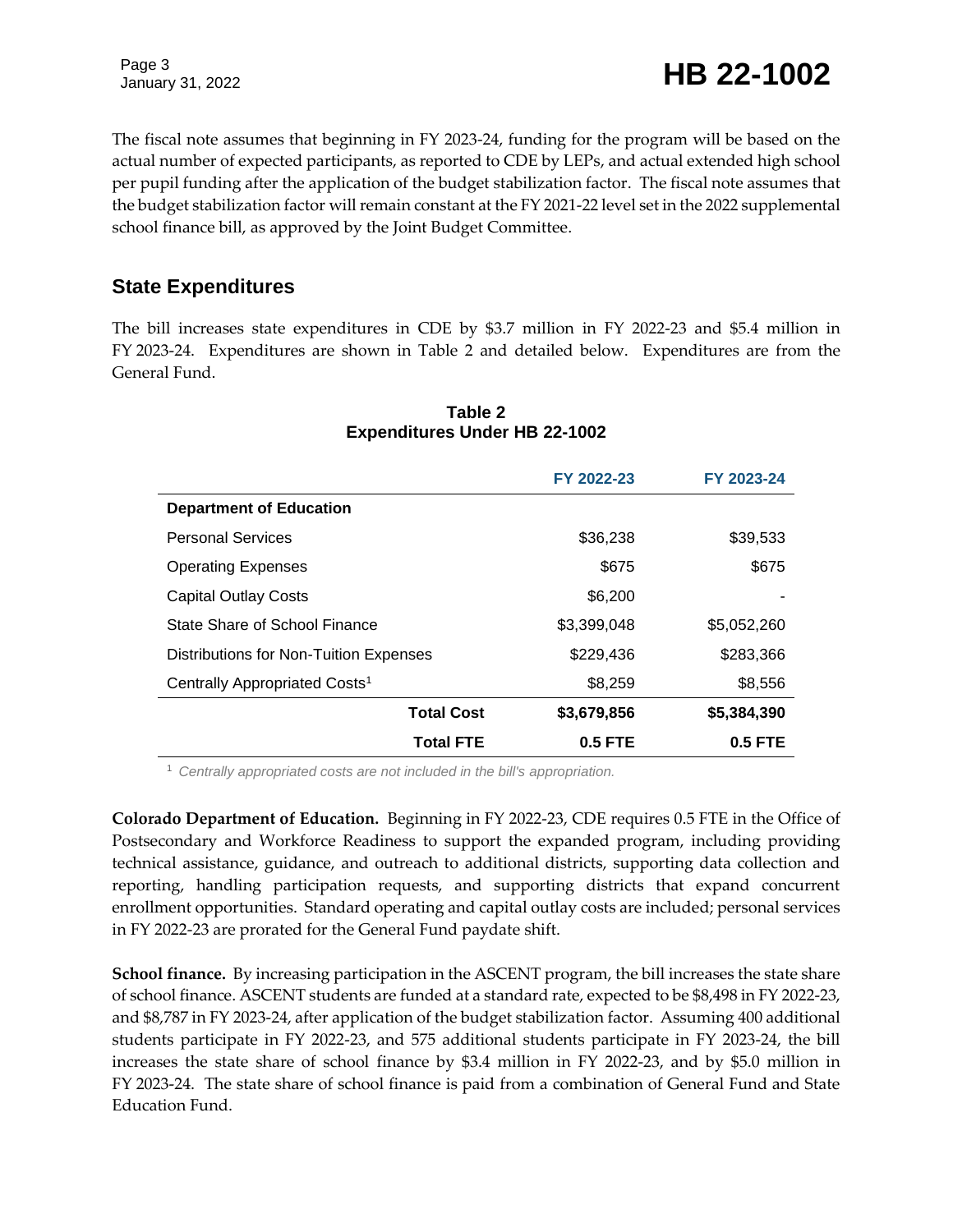**Distributions for non-tuition expenses.** The bill requires that the CDE distribute an amount equal to 3 percent of the per-pupil extended high school funding amount to LEPs to reimburse each student for non-tuition expenses. This amount is estimated at \$229,436 in FY 2022-23, and \$283,366 in FY 2023-24, based on estimated extended high school per pupil funding rates after the budget stabilization factor, and assumed program participation. This amount is estimated at \$255 per ASCENT student in FY 2022-23.

**Institutions of higher education.** Institutions of higher education that provide concurrent enrollment to students through the ASCENT program will have additional enrollment and tuition revenue from expansion of the program. State funding for institutions of higher education is partially allocated based on changes in enrollment and degrees awarded. To the extent the bill increases enrollment and degrees awarded, an institution's allocation of state funding may increase. No change in appropriations for higher education is required.

**Centrally appropriated costs.** Pursuant to a Joint Budget Committee policy, certain costs associated with this bill are addressed through the annual budget process and centrally appropriated in the Long Bill or supplemental appropriations bills, rather than in this bill. These costs, which include employee insurance and supplemental employee retirement payments, are shown in Table 2.

#### **Other Budget Impacts**

**General Fund reserve.** Under current law, an amount equal to 15 percent of General Fund appropriations must be set aside in the General Fund statutory reserve beginning in FY 2022-23. Based on this fiscal note, the bill is expected to increase the amount of General Fund held in reserve by \$550,740 in FY 2022-23, and by \$806,375 in FY 2023-24, which will decrease the amount of General Fund available for other purposes. Should the expenditures be paid out of the State Education Fund, the General Fund reserve requirements will not apply.

#### **School District**

The bill increases revenue and expenditures for school districts whose students participate in ASCENT. Districts will have additional workload to designate participating students, conduct outreach, and support students enrolling in postsecondary opportunities, as well as to distribute funds to the institutions of higher education. Districts will also receive extended high school funding for those students through the school finance formula, and an allocation of funding to reimburse students for non-tuition expenses. This amount is estimated at \$255 per ASCENT student in FY 2022-23, or 3 percent of the extended high school per pupil funding rate, after the application of the budget stabilization factor. Districts will see a minimal reduction in workload and revenue, as parents are no longer required to reimburse the district for the cost of tuition if their student does not complete the course.

#### **Effective Date**

The bill takes effect upon signature of the Governor, or upon becoming law without his signature.